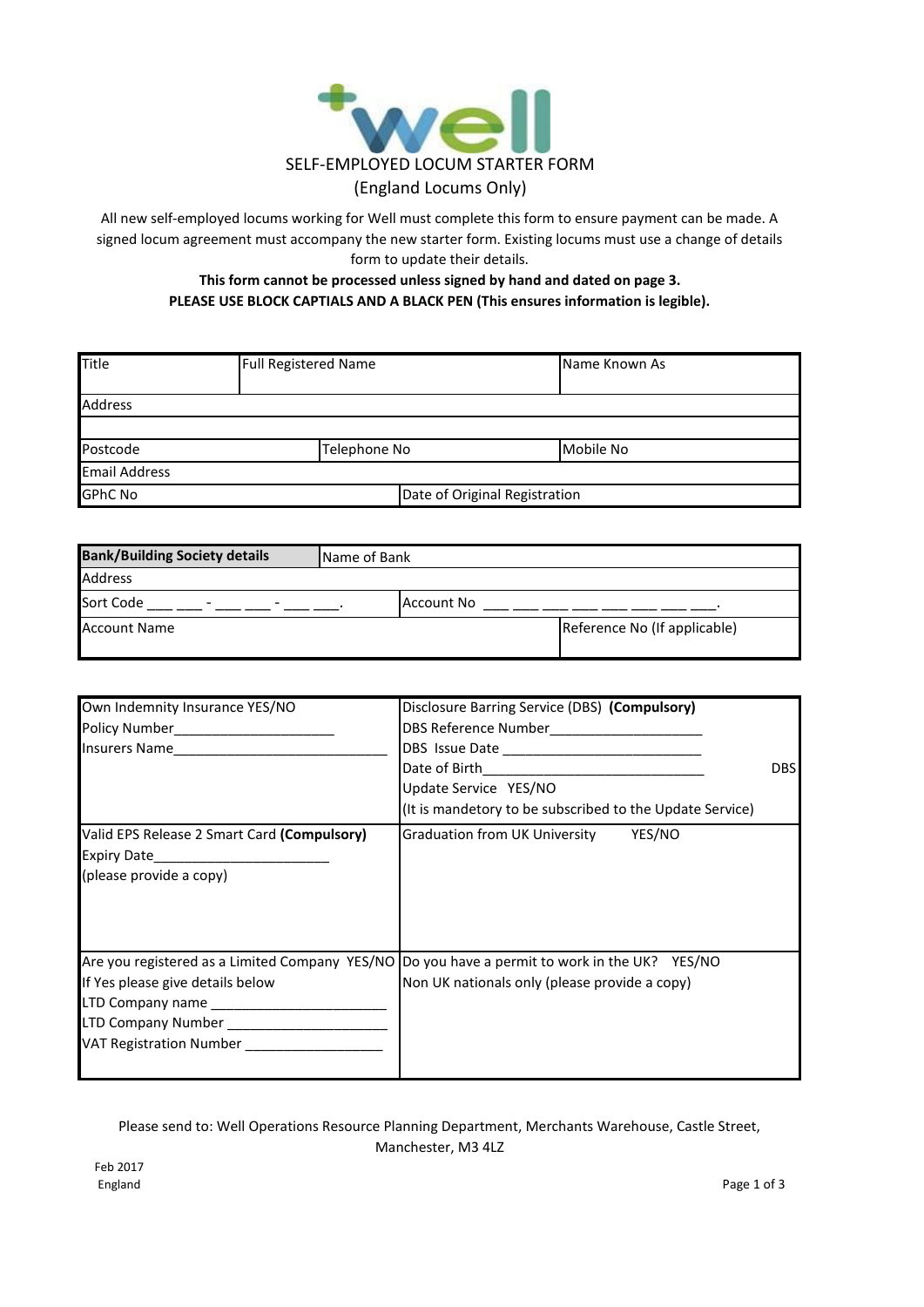

| <b>Type of Locum</b>                                                                                                                                    | Direct Locum                                                                                                                                                                  |                             |                                                                                | Agency Locum                               |  |
|---------------------------------------------------------------------------------------------------------------------------------------------------------|-------------------------------------------------------------------------------------------------------------------------------------------------------------------------------|-----------------------------|--------------------------------------------------------------------------------|--------------------------------------------|--|
| Name of Agencies used:-                                                                                                                                 |                                                                                                                                                                               |                             |                                                                                |                                            |  |
|                                                                                                                                                         | Distance willing to travel (miles) :-<br>Available to stay away if Hotel provided:-<br>YES/NO                                                                                 |                             |                                                                                |                                            |  |
| <b>Travel Arrangements</b>                                                                                                                              |                                                                                                                                                                               | Car                         |                                                                                | <b>Public Transport</b>                    |  |
| <b>Type of Bookings Taken</b>                                                                                                                           |                                                                                                                                                                               | Forward Planned             |                                                                                | How far Ahead                              |  |
| <b>Emergency Bookings</b>                                                                                                                               |                                                                                                                                                                               | PCO Rotas                   |                                                                                | <b>Bank Holidays</b>                       |  |
| Saturdays                                                                                                                                               |                                                                                                                                                                               | Sundays                     |                                                                                | <b>Evening Shifts</b>                      |  |
| If you would like to be added to our emergency texting service, please list areas covered                                                               |                                                                                                                                                                               |                             |                                                                                |                                            |  |
| (direct locums only)                                                                                                                                    |                                                                                                                                                                               |                             |                                                                                |                                            |  |
| <b>Rest break Availability</b>                                                                                                                          |                                                                                                                                                                               |                             | As per Business needs                                                          | Complete Break required                    |  |
| Break required but still available                                                                                                                      |                                                                                                                                                                               |                             |                                                                                |                                            |  |
| <b>Religious requirements</b>                                                                                                                           |                                                                                                                                                                               | <b>Prayer Breaks</b>        |                                                                                | <b>Friday Prayers</b>                      |  |
| Other (including religious holidays)                                                                                                                    |                                                                                                                                                                               |                             |                                                                                |                                            |  |
|                                                                                                                                                         |                                                                                                                                                                               |                             |                                                                                |                                            |  |
| Other languages read                                                                                                                                    |                                                                                                                                                                               |                             |                                                                                |                                            |  |
| Any objections to selling or supplying any medicines? YES/NO                                                                                            |                                                                                                                                                                               |                             |                                                                                |                                            |  |
| <b>Experience</b>                                                                                                                                       | Are you employed by any other Organisation? YES/NO<br>If yes please provide name of organisation ____<br>Number of hours you are contracted with org<br>Area you're employed: |                             |                                                                                |                                            |  |
| Do you have experience of working in Community   Do you have experience of working in a Hospital Pharmacy?                                              |                                                                                                                                                                               |                             |                                                                                |                                            |  |
| Pharmacy? YES/NO                                                                                                                                        |                                                                                                                                                                               | YES/NO                      |                                                                                |                                            |  |
| If yes, please give details                                                                                                                             |                                                                                                                                                                               | If yes, please give details |                                                                                |                                            |  |
| Have you previously been employed by Well?<br>YES/NO<br>If yes, please<br>state position, location and dates of employment give their name and location |                                                                                                                                                                               | YES/NO                      | Are you related to anyone who is currently employed by Well?<br>If yes, please |                                            |  |
|                                                                                                                                                         |                                                                                                                                                                               |                             |                                                                                |                                            |  |
|                                                                                                                                                         |                                                                                                                                                                               |                             |                                                                                |                                            |  |
| Are you familiar with Cegedim Pharmacy Manager? YES/NO                                                                                                  |                                                                                                                                                                               |                             |                                                                                |                                            |  |
| Do you have any concerns about working with an Accuracy Checker? YES/NO<br>If yes please state why                                                      |                                                                                                                                                                               |                             |                                                                                |                                            |  |
| Are you competent in the use of Methameasure?<br>YES/NO                                                                                                 |                                                                                                                                                                               |                             | Regular daily workload<br>300-500 items                                        | Less than 300 items<br>more than 500 items |  |

Please send to: Well Operations Resource Planning Department, Merchants Warehouse, Castle Street, Manchester, M3 4LZ